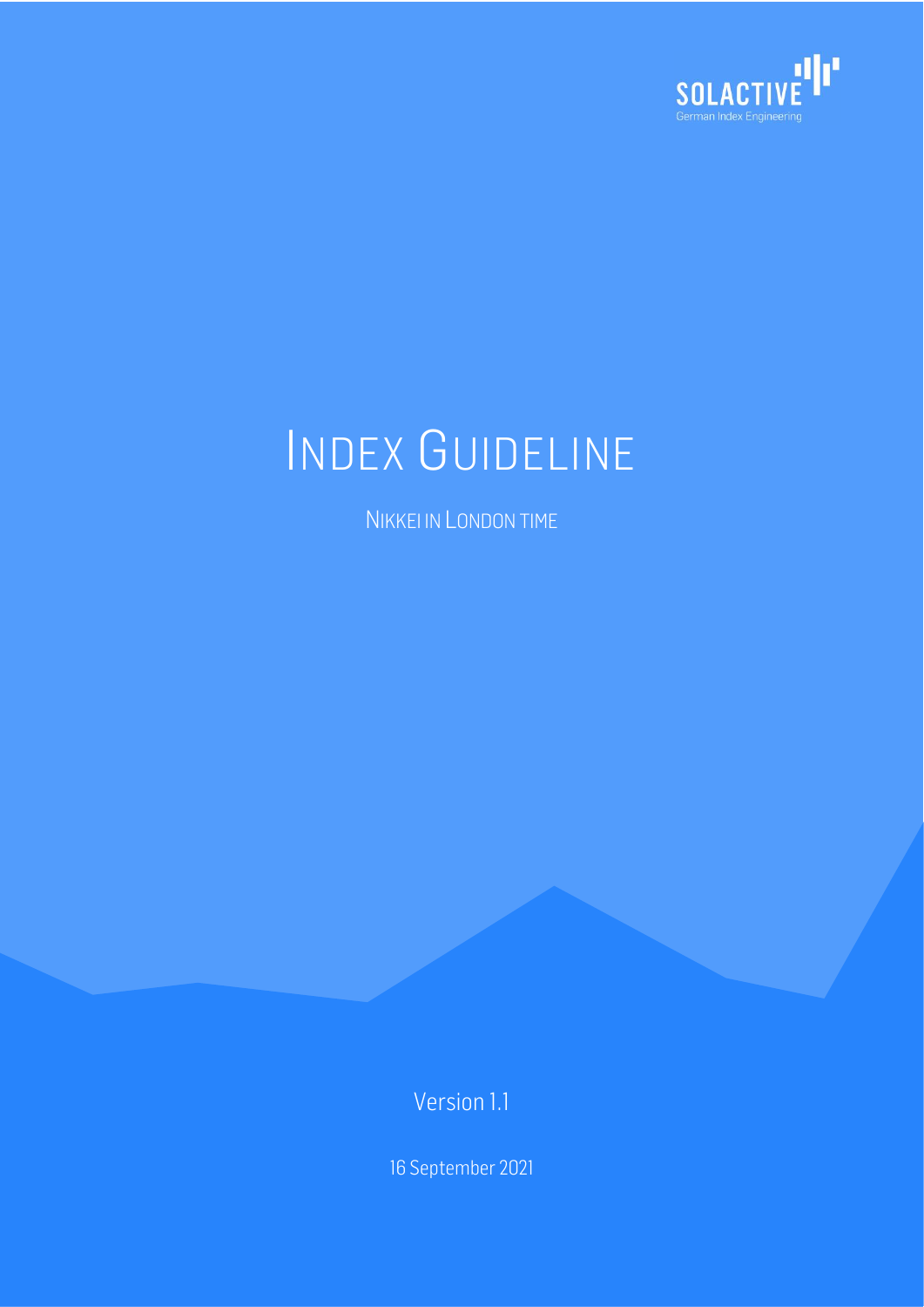### TABLE OF CONTENTS

| 1. |      |  |  |  |  |  |  |  |
|----|------|--|--|--|--|--|--|--|
|    | 1.1. |  |  |  |  |  |  |  |
|    | 1.2. |  |  |  |  |  |  |  |
|    | 1.3. |  |  |  |  |  |  |  |
|    | 1.4. |  |  |  |  |  |  |  |
|    | 1.5. |  |  |  |  |  |  |  |
| 2. |      |  |  |  |  |  |  |  |
|    | 2.1. |  |  |  |  |  |  |  |
|    | 2.2. |  |  |  |  |  |  |  |
|    | 2.3. |  |  |  |  |  |  |  |
|    | 2.4. |  |  |  |  |  |  |  |
|    | 2.5. |  |  |  |  |  |  |  |
|    | 2.6. |  |  |  |  |  |  |  |
|    | 2.7. |  |  |  |  |  |  |  |
| 3. |      |  |  |  |  |  |  |  |
|    | 3.1. |  |  |  |  |  |  |  |
|    | 3.2. |  |  |  |  |  |  |  |
|    | 3.3. |  |  |  |  |  |  |  |
|    | 3.4. |  |  |  |  |  |  |  |
|    | 3.5. |  |  |  |  |  |  |  |
| 4. |      |  |  |  |  |  |  |  |
|    |      |  |  |  |  |  |  |  |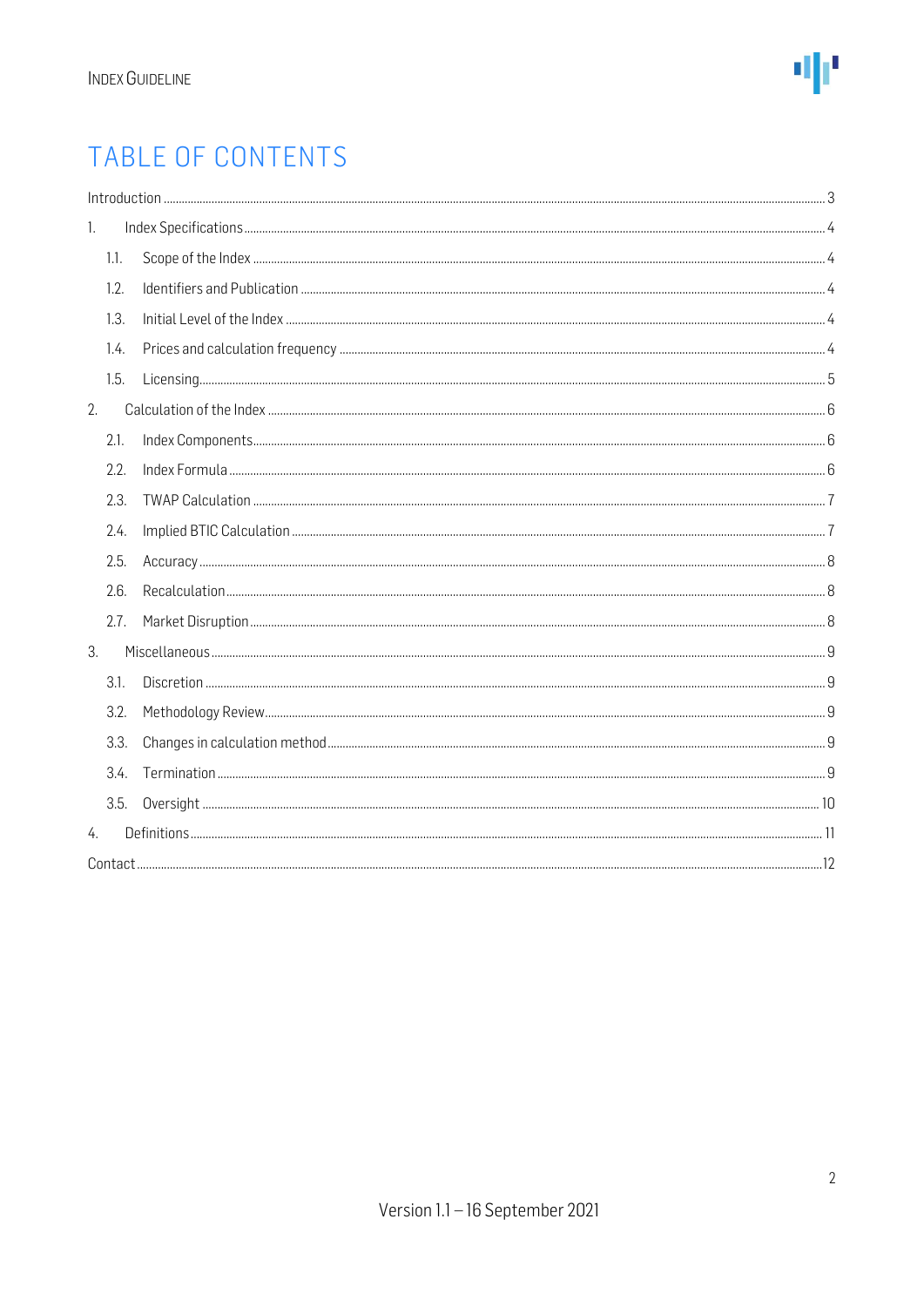### <span id="page-2-0"></span>INTRODUCTION

This document (the "GUIDELINE") is to be used as a guideline with regard to the composition, calculation and maintenance of the Reference Index for Nikkei 225 Futures at Japanese Closing Time (the "INDEX"). Any amendments to the rules made to the GUIDELINE are approved by the OVERSIGHT COMMITTEE specified in Section 3.5. The INDEX is calculated, administered and published by Solactive AG ("SOLACTIVE") assuming the role as administrator (the "INDEX ADMINISTRATOR") under the Regulation (EU) 2016/1011 (the "BENCHMARK REGULATION" or "BMR"). The name "Solactive" is trademarked.

The text uses defined terms which are formatted with "SMALL CAPS". Such Terms shall have the meaning assigned to them as specified in Section 6 (Definitions).

The GUIDELINE and the policies and methodology documents referenced herein contain the underlying principles and rules regarding the structure and operation of the INDEX. SOLACTIVE does not offer any explicit or tacit guarantee or assurance, neither pertaining to the results from the use ofthe INDEX nor the level of the INDEX at any certain point in time nor in any other respect. SOLACTIVE strives to the best of its ability to ensure the correctness of the calculation. There is no obligation for SOLACTIVE – irrespective of possible obligations to issuers – to advise third parties, including investors and/or financial intermediaries, of any errors in the INDEX. The publication of the INDEX by SOLACTIVE does not constitute a recommendation for capital investment and does not contain any assurance or opinion of SOLACTIVE regarding a possible investment in a financial instrument based on this INDEX.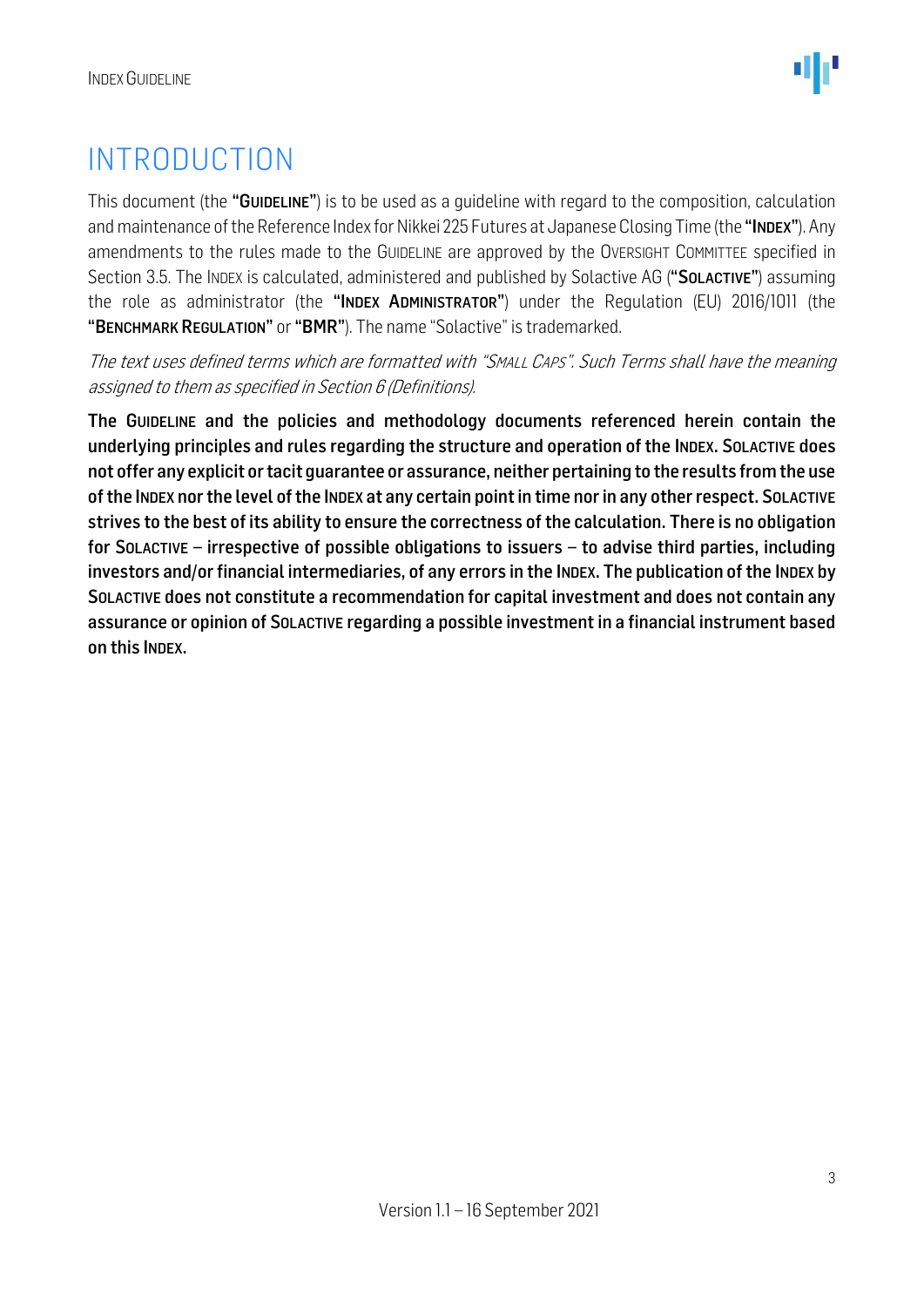### <span id="page-3-0"></span>1. INDEX SPECIFICATIONS

#### <span id="page-3-1"></span>1.1. SCOPE OF THE INDEX

The INDEX aims to track the Nikkei 225 Index after Japan close, and provide a live-ticking proxy around London close.

The INDEX therefore subtracts the synthetic Implied BTIC from the 30-minute TWAP on the Nikkei 225 futures between 4.15:pm and 4:45 pm London Time.

The implied BTIC is precomputed during the Japan session using TWAP of the Nikkei 225 futures and The TWAP of the Nikkei 225 Cash Index between 12h30 and 15h JST.

#### <span id="page-3-2"></span>1.2. IDENTIFIERS AND PUBLICATION

The INDEX is published under the following identifiers:

| <b>Name</b>           | <b>SIN</b>   | Currency | l vpe  | <b>RIC</b>           | <b>BBG</b> ticker |
|-----------------------|--------------|----------|--------|----------------------|-------------------|
| Nikkei in London time | DE000SL0DTS0 | USC      | $ER^*$ | N225EU430   NKYEU430 |                   |

\*ER means that the INDEX is calculated as Price Return.

The INDEX is published on the website of the INDEX ADMINISTRATOR [\(www.solactive.com\)](http://www.solactive.com/) and is, in addition, available via the price marketing services of Boerse Stuttgart GmbH and may be distributed to all of its affiliated vendors. Each vendor decides on an individual basis as to whether it will distribute or display the INDEX via its information systems.

Any publication in relation to the INDEX (e.g., notices, amendments to the GUIDELINE) will be available at the website of the INDEX ADMINISTRATOR: [https://www.solactive.com/news/announcements/.](https://www.solactive.com/news/announcements/)

#### <span id="page-3-3"></span>1.3. INITIAL LEVEL OF THE INDEX

The initial level of the INDEX on the 30<sup>th</sup> of June 2021, the START DATE, is 17<sup>th</sup> September 2021. Historical values from the 17<sup>th</sup> September 2021, the LIVE DATE, will be recorded in accordance with Article 8 of the BMR. Levels of the INDEX published for a period prior to the LIVE DATE have been backtested.

#### <span id="page-3-4"></span>1.4. PRICES AND CALCULATION FREQUENCY

The level of the INDEX is calculated and distributed on each INDEX BUSINESS DAY based on the TRADING PRICES on the EXCHANGES on which the INDEX COMPONENTS are listed. Should there be no current TRADING PRICE for an INDEX COMPONENT, the INDEX cannot be calculated and distributed. The INDEX is calculated once an INDEX BUSINESS DAY at 5:35 pm, CET. In the event that data cannot be provided to the pricing services of Boerse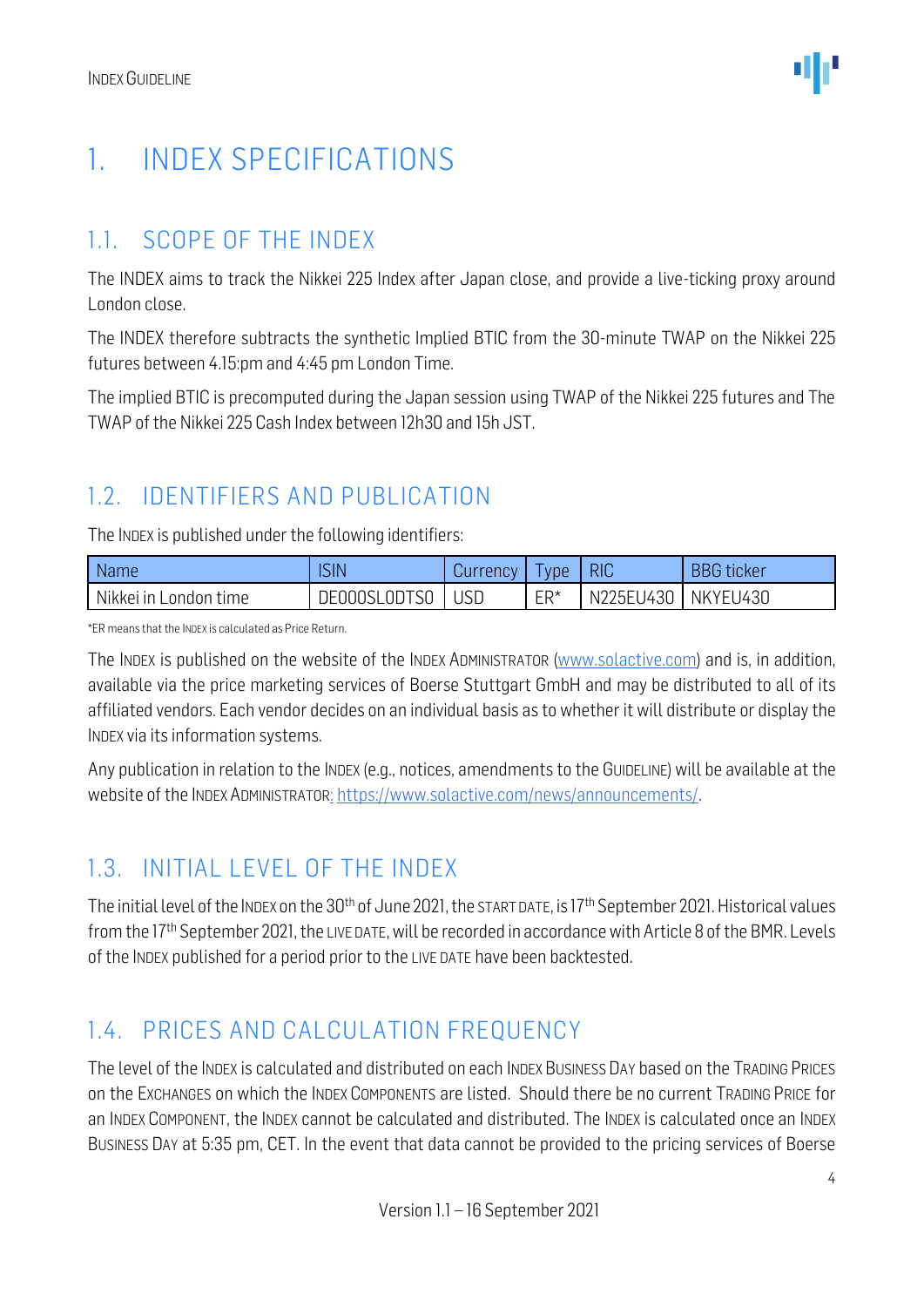Stuttgart GmbH, the INDEX cannot be distributed and is only available via the website of the INDEX ADMINISTRATOR.

#### <span id="page-4-0"></span>1.5. LICENSING

Licenses to use the INDEX as the underlying value for financial instruments, investment funds and financial contracts is issued by Goldman Sachs International.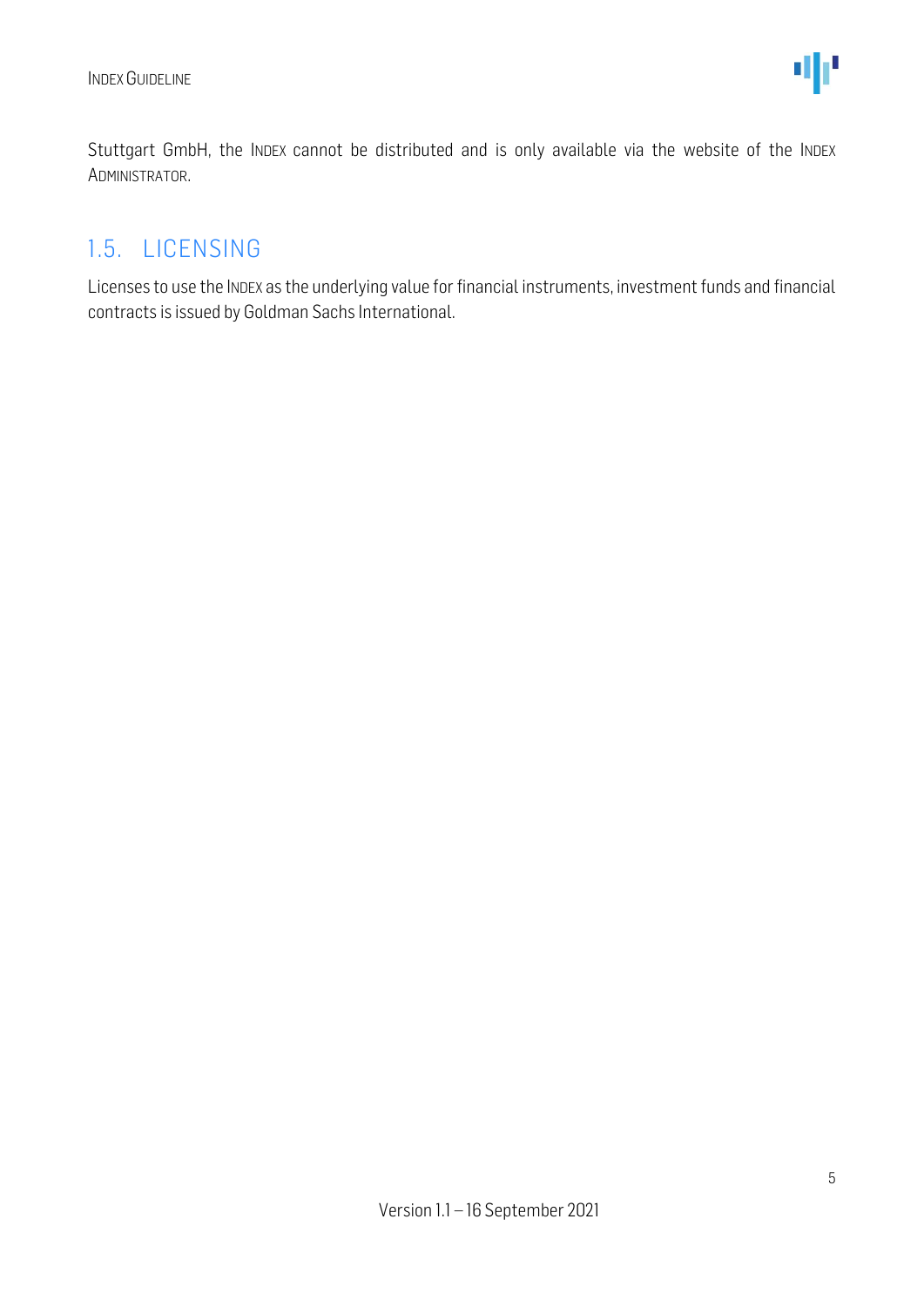### <span id="page-5-0"></span>2. CALCULATION OF THE INDEX

#### <span id="page-5-1"></span>2.1. INDEX COMPONENTS

The INDEX is composed of the following two underlying (each of them an UNDERLYING COMPONENT, together the INDEX COMPONENTS)

| Component   Name |                    | <b>RIC</b>       | <b>BBG Ticker</b> | <b>Exchange</b> |
|------------------|--------------------|------------------|-------------------|-----------------|
|                  | Nikkei 225 Futures | 0#N <sub>1</sub> | NHA Index         | <b>CME</b>      |
|                  | Nikkei 225 Index   | N225.            | NKY Index         | <b>TSE</b>      |

#### <span id="page-5-2"></span>2.2. INDEX FORMULA

The level of the INDEX is calculated according to the following formula:

 $IL_t = TWAP_{t, TWAP2\,start\,time, \, \, \text{TW}AP2\,end\,time} - \text{ImpliedBTIC}_{t}$ 

Where:

 $IL_t$  : The level of the Index as of Index Business Day t.

 $\mathit{TWAP}$ Active Nikkei 225 future  $\cdot$   $\mathit{TWAP2}$   $\mathit{end\;time}$  : The TWAP of the ACTIVE <code>CONTRACT</code> as of INDEX <code>BUSINESS</code> Day t.

 $\emph{ImpliedBTIC}_{t-}$  : The IMPLIED BTIC as of INDEX BUSINESS DAY t.

The ACTIVE CONTRACT as of INDEX BUSINESS DAY t is defined as:

If INDEX BUSINESS DAY t is prior to the expiry of the front month contract of the Nikkei 225 Future, the ACTIVE CONTRACT is the front month contract of the Nikkei 225 Future.

If INDEX BUSINESS DAY t falls on expiry of the front month contract of the Nikkei 225 Future, the ACTIVE CONTRACT is the next month contract.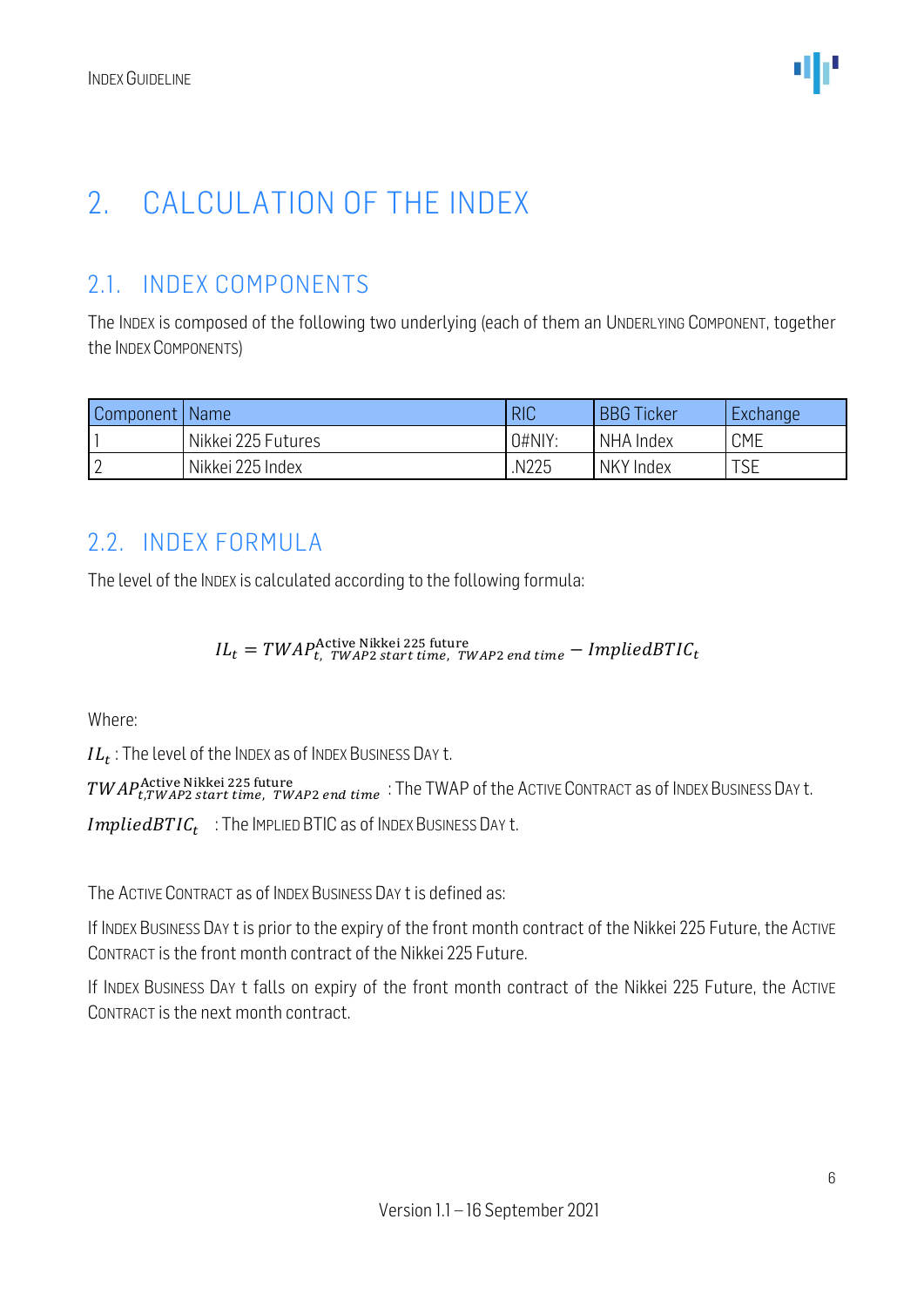

#### <span id="page-6-0"></span>2.3. TWAP CALCULATION

Each regular LASTPRICE TICK in a TIME WINDOW k, which arrives between the TWAPSTART TIME and TWAPEND TIME will be used in the calculation of the respective TWAP as of INDEX BUSINESS DAY t. A regular LAST PRICE TICK is a tick, which is associated with an executed REGULAR TRADE.

Let  $N$  denote the number of LAST PRICE TICK, then the TWAP as of INDEX BUSINESS DAY t is calculated according to following formula:

$$
TWAP_{t, \text{ TWAP START TIME, TWAP END TIME}}^{i} = \frac{\sum_{k=1}^{k=N} LPT_{t,k}^{i}}{N}
$$

Where:

 $\mathit{LPT}^{\mathit{i}}_{t}$  denotes the <code>Last</code> Price Tick of the instrument (i) in TIME WINDOW (k)

If there is no LAST PRICE TICK in TIME WINDOW k, the TIME WINDOW k will be neglected, and the average of the remaining LAST PRICE TICKS will be used for TWAP calculation. Thus,  $N$  will be decremented by 1 unit (recursively in case of more missing data).

"LAST PRICE TICK", shall mean the last trading price in any given TWAPWINDOW.

"TWAP GRID", shall mean in respect of an integer "k", the time of day which is k multiplied by 15 seconds starting at TWAP START TIME.

"TWAPWINDOW (K)", shall mean each interval from (including) the TIME GRID k-1 to (excluding) the TIME GRID k, where "k" is each integer from 1 to number of 15-seconds intervals between TWAP START TIME and TWAP END TIME.

#### <span id="page-6-1"></span>2.4. IMPLIED BTIC CALCULATION

The implied BTIC is calculated using TWAP of the Nikkei 225 futures and The TWAP of the Nikkei 225 Cash Index between TWAP1 START DATE and TWAP1 FND DATE.

 $\emph{ImpliedBTIC}_{t}$  =TWAP $_{t,TWAP1\,stat}^{1}$  start time, TWAP1 end time  $\emph{-}$  TWAP $_{t,TWAP1\,stat\,time}^{Nikkei}$  225 Cash  $_{t,TWAP1\,ent\,time}$ 

Where:

 $\mathit{TWAP}^{\mathit{Active Nikkei\,225\,future}}_{t,\mathit{TWAP1\,end\,trm}$  and time, The TWAP of the ACTIVE CONTRACT as of Index Business Day t, calculated between TWAP1 START DATE and TWAP1 END DATE following section 2.3

 $\mathit{TWAP^{\text{Nikkei 225\,Cash}}_{t,TWAP1\,start\,time,\;TWAP1\,end}$  the TWAP of the NIKKEI 225 INDEX as of Index Business Day t, calculated between TWAP1 STARTDATE and TWAP1 ENDDATE following section 2.3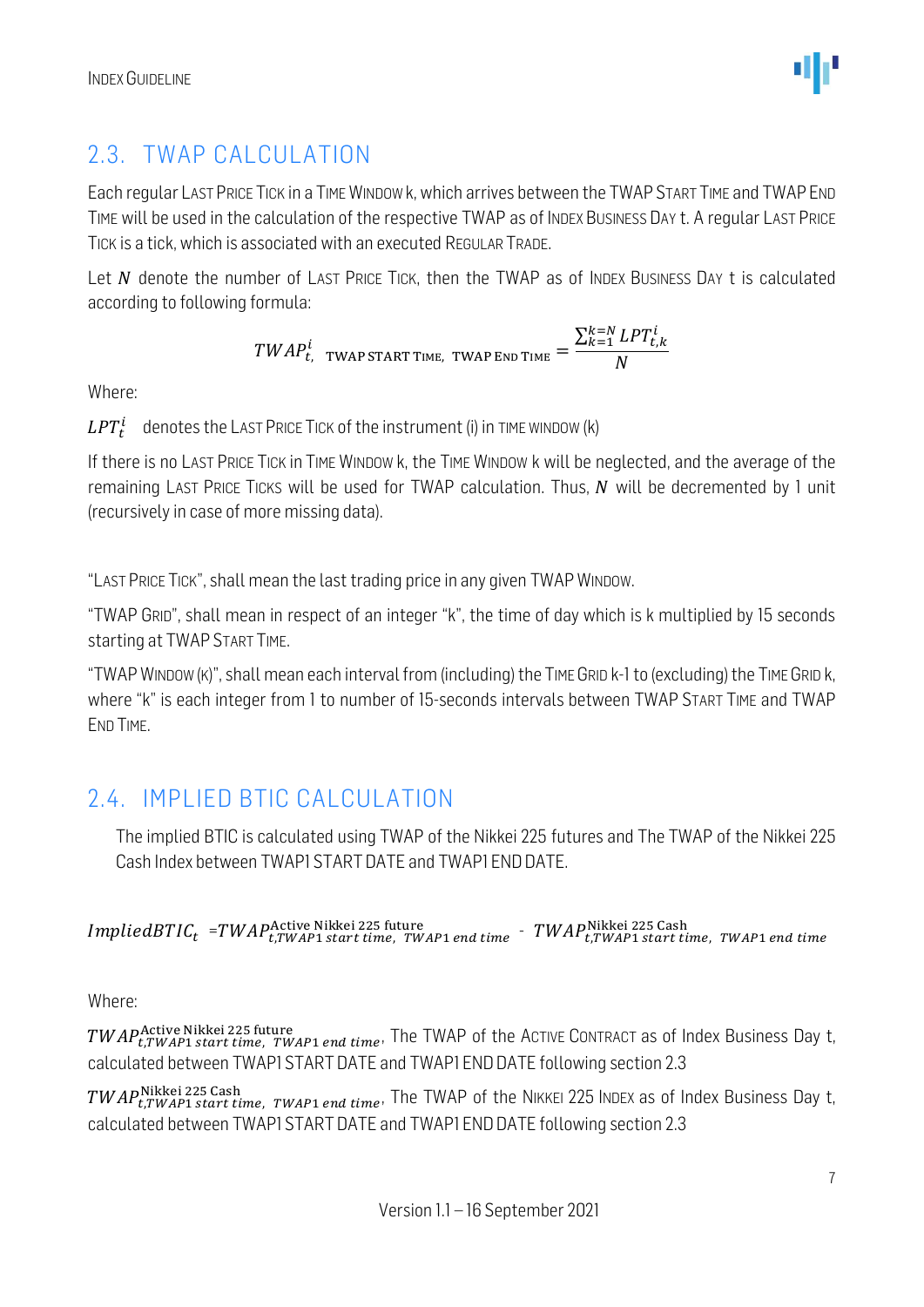#### <span id="page-7-0"></span>2.5. ACCURACY

The level of the INDEX will be rounded to 3 decimal places.

#### <span id="page-7-1"></span>2.6. RECALCULATION

SOLACTIVE makes the greatest possible efforts to accurately calculate and maintain its indices. However, errors in the determination process may occur from time to time for variety reasons (internal or external) and therefore, cannot be completely ruled out. SOLACTIVE endeavors to correct all errors that have been identified within a reasonable period of time. The understanding of "a reasonable period of time" as well as the general measures to be taken are generally depending on the underlying and is specified in the Solactive Correction Policy, which is incorporated by reference and available on the SOLACTIVE website: [https://www.solactive.com/documents/correction-policy/.](https://www.solactive.com/documents/correction-policy/)

#### <span id="page-7-2"></span>2.7. MARKET DISRUPTION

In case one INDEX COMPONENT is affected by a TRADING HALT or MARKET CLOSURE anytime during the TWAP Window such a day will be treated as a MARKET DISRUPTION DAY and the level of the INDEX will not be published by SOLACTIVE.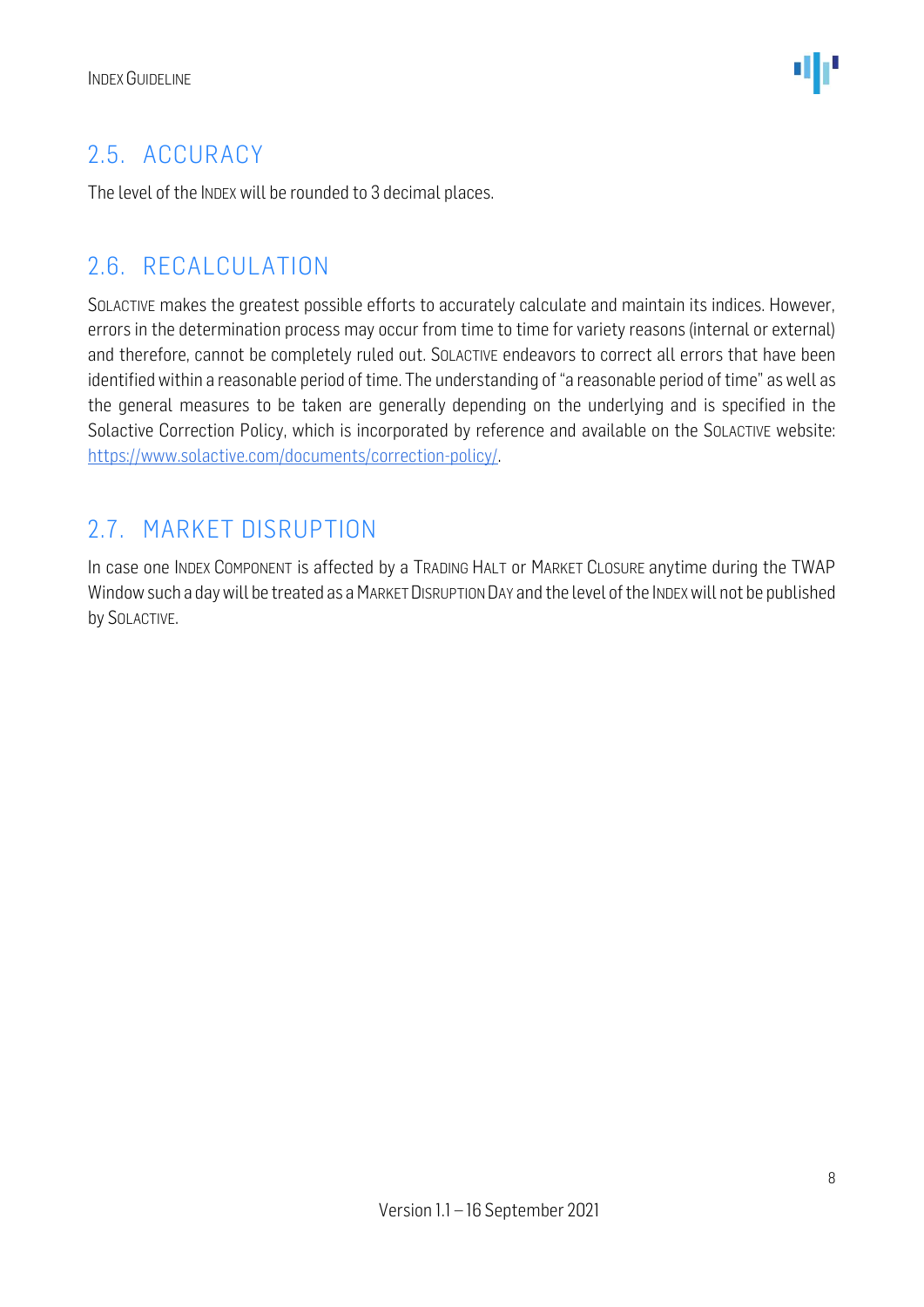### <span id="page-8-0"></span>3. MISCELLANEOUS

#### <span id="page-8-1"></span>3.1. DISCRETION

Any discretion which may need to be exercised in relation to the determination of the INDEX (for example the determination of the INDEX UNIVERSE (if applicable), the selection of the INDEX COMPONENTS (if applicable) or any other relevant decisions in relation to the INDEX) shall be made in accordance with strict rules regarding the exercise of discretion or expert judgement.

#### <span id="page-8-2"></span>3.2. METHODOLOGY REVIEW

The methodology of the INDEX is subject to regular review, at least annually. In case a need of a change of the methodology has been identified within such review (e.g. if the underlying market or economic reality has changed since the launch of the INDEX, i.e. if the present methodology is based on obsolete assumptions and factors and no longer reflects the reality as accurately, reliably and appropriately as before), such change will be made in accordance with the Solactive Methodology Policy, which is incorporated by reference and available on the SOLACTIVE website: [https://www.solactive.com/documents/methodology-policy/.](https://www.solactive.com/documents/methodology-policy/)

Such change in the methodology will be announced on the SOLACTIVE website under the Section "Announcement", which is available at https://www.solactive.com/news/announcements/. The date of the last amendment of this INDEX is contained in this GUIDELINE.

#### <span id="page-8-3"></span>3.3. CHANGES IN CALCUI ATION METHOD

The application by the INDEX ADMINISTRATOR of the method described in this document is final and binding. The INDEXADMINISTRATOR shall apply the method described above for the composition and calculation of the INDEX. However, it cannot be excluded that the market environment, supervisory, legal and financial or tax reasons may require changes to be made to this method. The INDEX ADMINISTRATOR may also make changes to the terms and conditions of the INDEX and the method applied to calculate the INDEX that it deems to be necessary and desirable in order to prevent obvious or demonstrable error or to remedy, correct or supplement incorrect terms and conditions. The INDEX ADMINISTRATOR is not obliged to provide information on any such modifications or changes. Despite the modifications and changes, the INDEX ADMINISTRATOR will take the appropriate steps to ensure a calculation method is applied that is consistent with the method described above.

#### <span id="page-8-4"></span>3.4. TERMINATION

SOLACTIVE makes the greatest possible efforts to ensure the resilience and continued integrity of its indices over time. Where necessary, SOLACTIVE follows a clearly defined and transparent procedure to adapt Index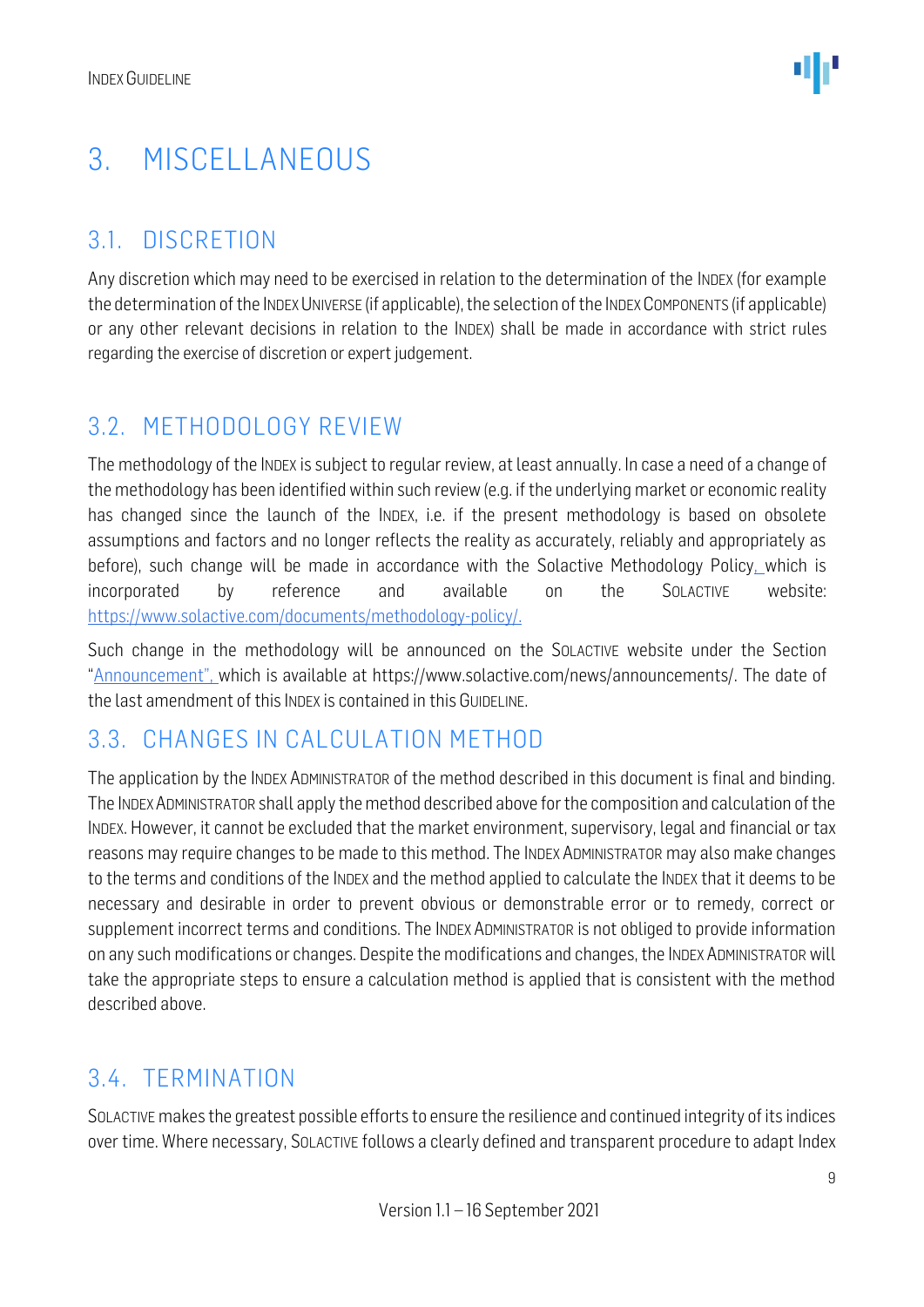methodologies to changing underlying markets (see Section 5.2 "Methodology Review") in order to maintain continued reliability and comparability of the indices. Nevertheless, if no other options are available the orderly cessation of the INDEX may be indicated. This is usually the case when the underlying market or economic reality, which an index is set to measure or to reflect, changes substantially and in a way not foreseeable at the time of inception of the index, the index rules, and particularly the selection criteria, can no longer be applied coherently or the index is no longer used as the underlying value for financial instruments, investment funds and financial contracts.

SOLACTIVE has established and maintains clear guidelines on how to identify situations in which the cessation of an index is unavoidable, how stakeholders are to be informed and consulted and the procedures to be followed for a termination or the transition to an alternative index. Details are specified in the Solactive Termination Policy, which is incorporated by reference and available on the SOLACTIVE website: [https://www.solactive.com/documents/termination-policy/.](https://www.solactive.com/documents/termination-policy/)

#### <span id="page-9-0"></span>3.5. OVERSIGHT

An oversight committee composed of staff from SOLACTIVE and its subsidiaries (the "OVERSIGHT COMMITTEE") is responsible for decisions regarding any amendments to the rules of the INDEX. Any such amendment, which may result in an amendment of the GUIDELINE, must be submitted to the OVERSIGHT COMMITTEE for prior approval and will be made in compliance with th[e Methodology](http://methodology/) Policy, which is available on the SOLACTIVE website: [https://www.solactive.com/documents/methodology-policy/.](https://www.solactive.com/documents/methodology-policy/)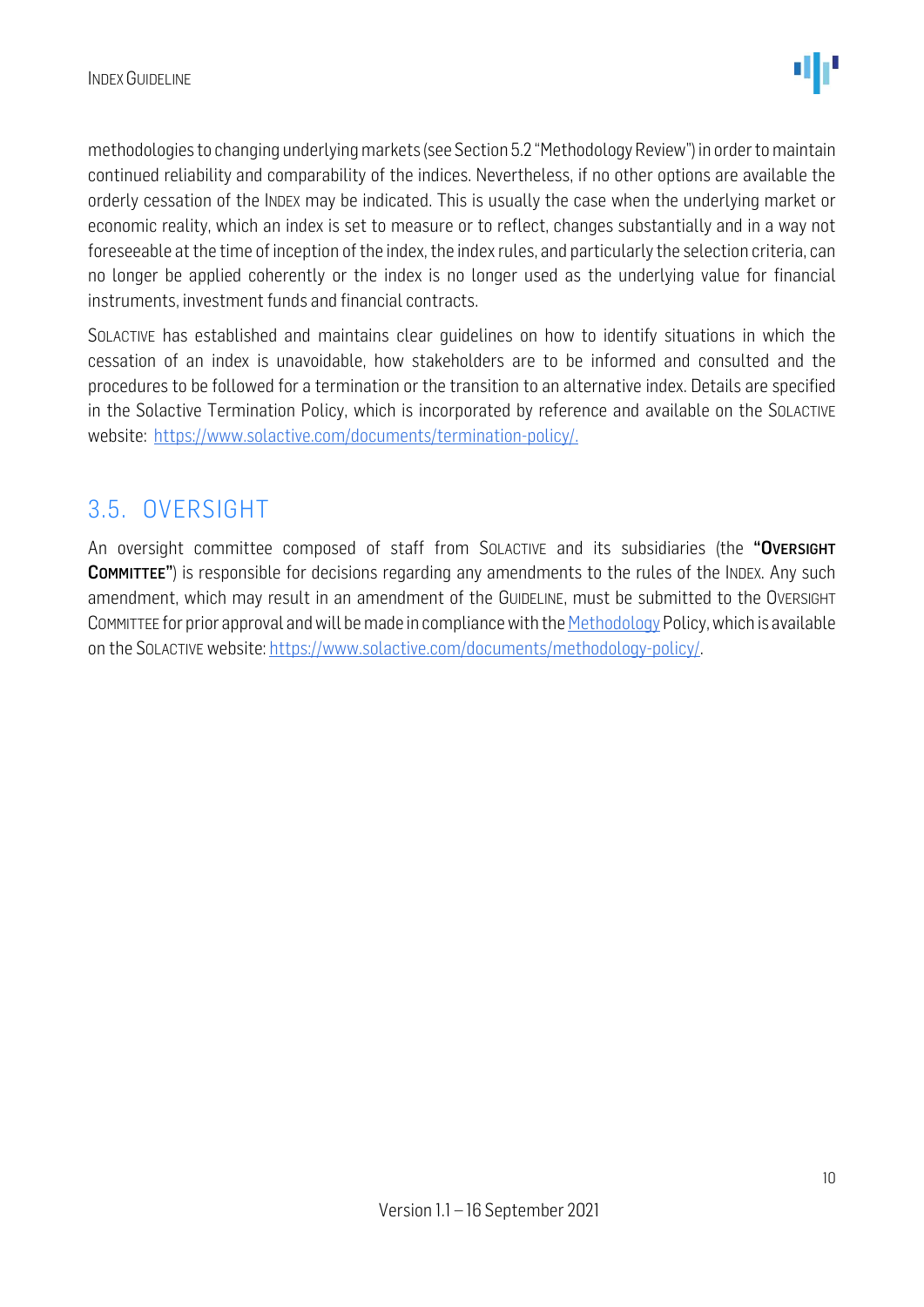### <span id="page-10-0"></span>4. DEFINITIONS

"ACTIVE CONTRACT" shall have the meaning as defined in section 2.2.

"BENCHMARK REGULATION" shall have the meaning as defined in Section "Introduction".

"BMR" shall have the meaning as defined in Section "Introduction".

"IMPLIED BTIC" as defined in Section 2.4.

"CLOSE OF BUSINESS" is the calculation time of the closing level of the INDEX as outlined in Section 1.4.

The "CLOSING PRICE" in respect of an INDEX COMPONENT and a TRADING DAY is a security's final regular-hours TRADING PRICE published by the EXCHANGE and determined in accordance with the EXCHANGE regulations. If the EXCHANGE has no or has not published a CLOSING PRICE in accordance with the EXCHANGE rules for an INDEX COMPONENT, the last TRADING PRICE will be used.

"EXCHANGE" is with respect to the INDEX and every INDEX COMPONENT, the respective exchange where the INDEX COMPONENT has its listing as determined in accordance with the rules in Section 2.

"GUIDELINE" shall have the meaning as defined in Section "Introduction".

"INDEX" shall have the meaning as defined in Section "Introduction".

"INDEX ADMINISTRATOR" shall have the meaning as defined in Section "Introduction".

"INDEX BUSINESS DAY" shall mean every weekday, on which CME-Chicago Mercantile Exchange (XCME) and Tokyo Stock Exchange (XTK1) are open for general business.

"INDEX COMPONENTS" is the universe of underlying components, as defined in Section 2.1.

"INDEX CURRENCY" is the currency specified in the column "Currency" in the table in Section 1.2.

"INDEX UNIVERSE" is defined as the INDEX COMPONENTS, as outlined in Section 2.1.

"LAST PRICE TICK" shall have the meaning as defined in section 2.3.

"LIVE DATE" shall have the meaning as defined in Section 1.3.

"MARKET CLOSURE", affects not only a single INDEX component but the whole market or segments of the market. MARKET CLOSURES can be further divided into planned and unplanned MARKET CLOSURES. The former refers mainly to days on which the relevant exchange is not open for trading as scheduled, while the latter may occur unplanned due to a variety of reasons, inter alia, including: a systems failure, a natural or manmade disaster, an armed conflict, an act of terrorism, a riot or labour disruption or any similar intervening circumstances.

With respect to the maintenance and calculation of its indices, SOLACTIVE sets out different treatments for unplanned MARKET CLOSURES without taking their reasons into account. Any planned MARKET CLOSURES do not fall within the scope of this policy; their respective treatment, if any, is defined at the level of the individual Indices in their relevant INDEX guidelines.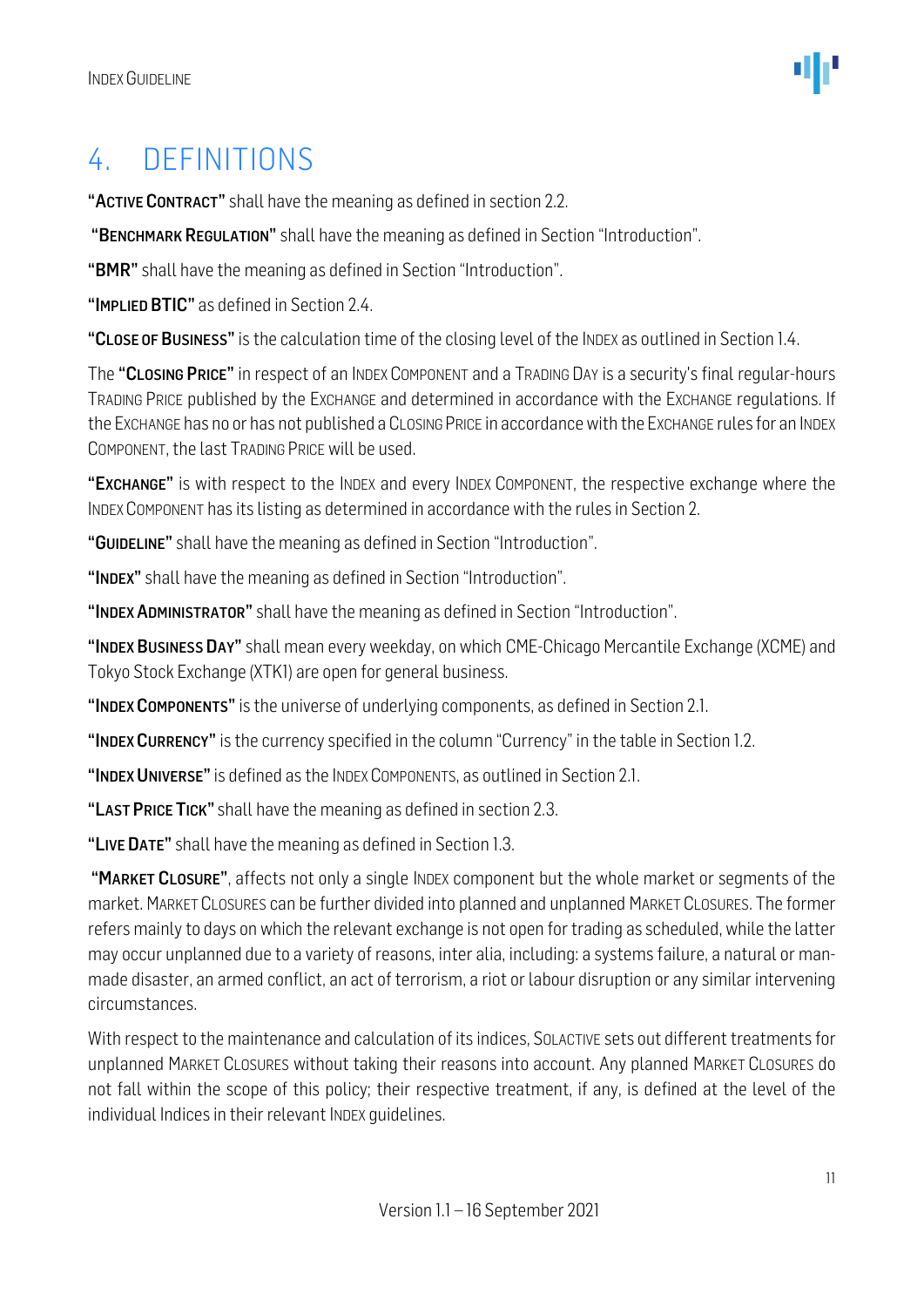"MARKET DISRUPTION DAY" shall have the meaning as defined in Section 2.6.

"OVERSIGHT COMMITTEE" shall have the meaning as defined in Section 3.5.

"REGULAR TRADE" is any Trade not associated with a cancelled Trade and has a volume greater than zero.

"SOLACTIVE" shall have the meaning as defined in Section "Introduction".

"START DATE" shall have the meaning as defined in Section 1.3.

"TRADING DAY" is with respect to an INDEX COMPONENT included in the INDEX at the REBALANCE DAY and every INDEX COMPONENT included in the INDEX at the INDEX BUSINESS DAY immediately following the REBALANCE DAY (for clarification: this provision is intended to capture the TRADING DAYS for the securities to be included in the INDEX as new INDEX COMPONENTS with close of trading on the relevant EXCHANGE on the REBALANCE DAY) a day on which the relevant EXCHANGE is open for trading (or a day that would have been such a day if a market disruption had not occurred), excluding days on which trading may be ceased prior to the scheduled EXCHANGE closing time and days on which the EXCHANGE is open for a scheduled shortened period. The INDEX ADMINISTRATOR is ultimately responsible as to whether a certain day is a TRADING DAY.

"TRADING HALT" is any situation in which the trading of an individual INDEX component is intentionally halted or the INDEX component is suspended from trading for a period of time. Such a TRADING HALT may occur for a variety of reasons, depending on the jurisdiction, the stock exchange and the relevant security. It may be ordered by a supervisory authority based on its statutory powers (e.g., the SEC orders a trading suspension according to Section 12(k) of the Securities Exchange Act 1934) or the management of an exchange (e.g., in accordance with Section 25 of the German Stock Exchange Act (Börsengesetz), or in accordance with their individual stock exchange rules).

The "TRADING PRICE" in respect of an INDEX COMPONENT and a TRADING DAY is the most recent published price at which the INDEX COMPONENT was traded on the respective EXCHANGE.

"TWAP1START TIME" shall mean 12h30 JST.

"TWAP1 END TIME" shall mean 15h JST.

"TWAP2START TIME" shall mean 16h15 GMT.

"TWAP2 END TIME" shall mean 16h45 GMT.

"TWAP GRID" shall have the meaning as defined in section 2.3.

"TWAP WINDOW" shall have the meaning as defined in section 2.3.

"UNDERLYING COMPONENT" are the components listed in Section 2.1, together known as the "INDEX COMPONENTS".